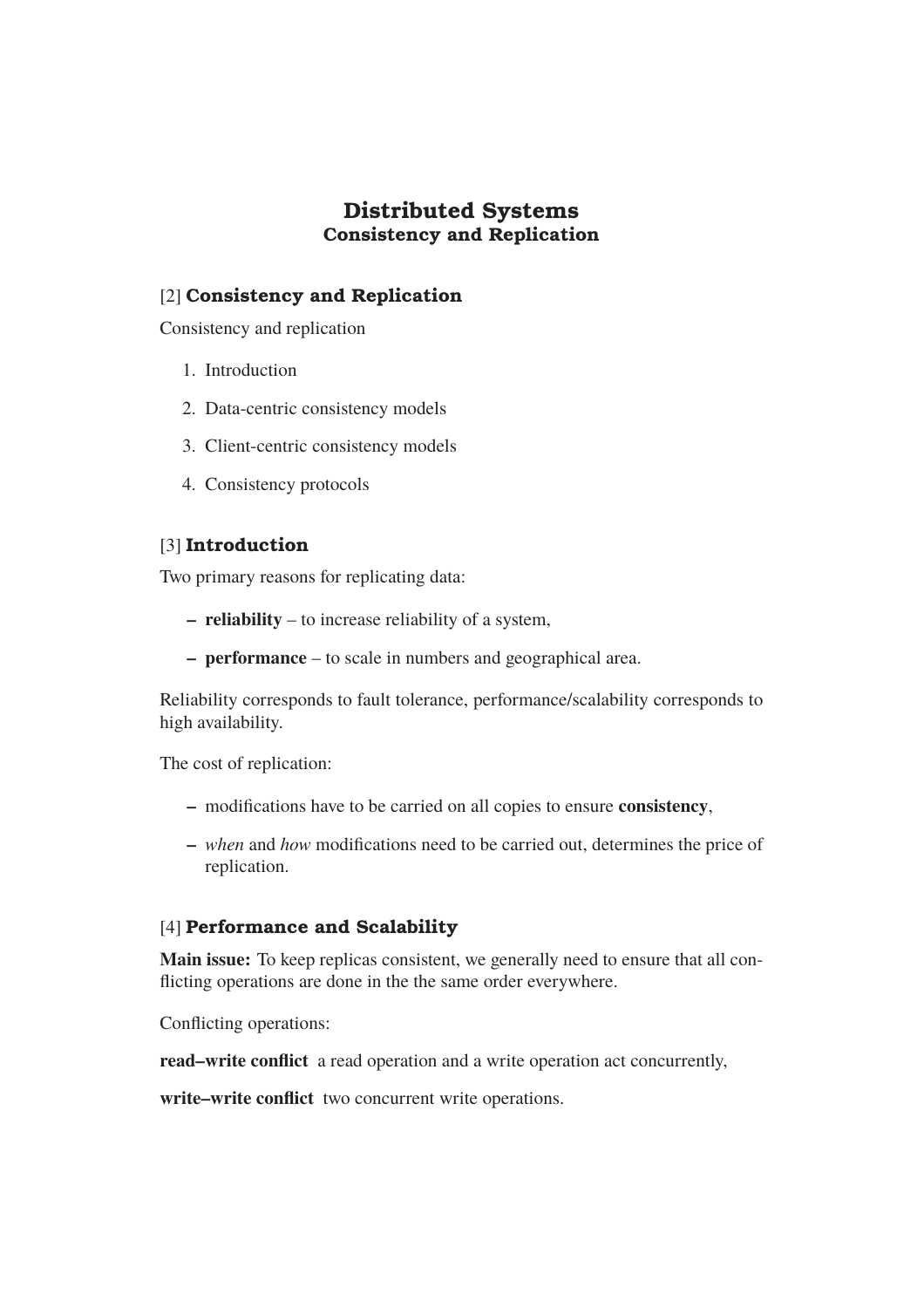Guaranteeing global ordering on conflicting operations may be a costly operation, downgrading scalability.

**Solution:** weaken consistency requirements so that hopefully global synchronization can be avoided.

# [5] **Data-Centric Consistency Models (1)**



The general organization of a logical data store, physically distributed and replicated across multiple processes.

## **Consistency model**

A contract between a (distributed) data store and processes, in which the data store specifies precisely what the results of read and write operations are in the presence of concurrency.

## [6] **Data-Centric Consistency Models (2)**

**Strong consistency models:** Operations on shared data are synchronized:

- **–** strict consistency (related to time),
- **–** sequential consistency (what we are used to),
- **–** causal consistency (maintains only causal relations),
- **–** FIFO consistency (maintains only individual ordering).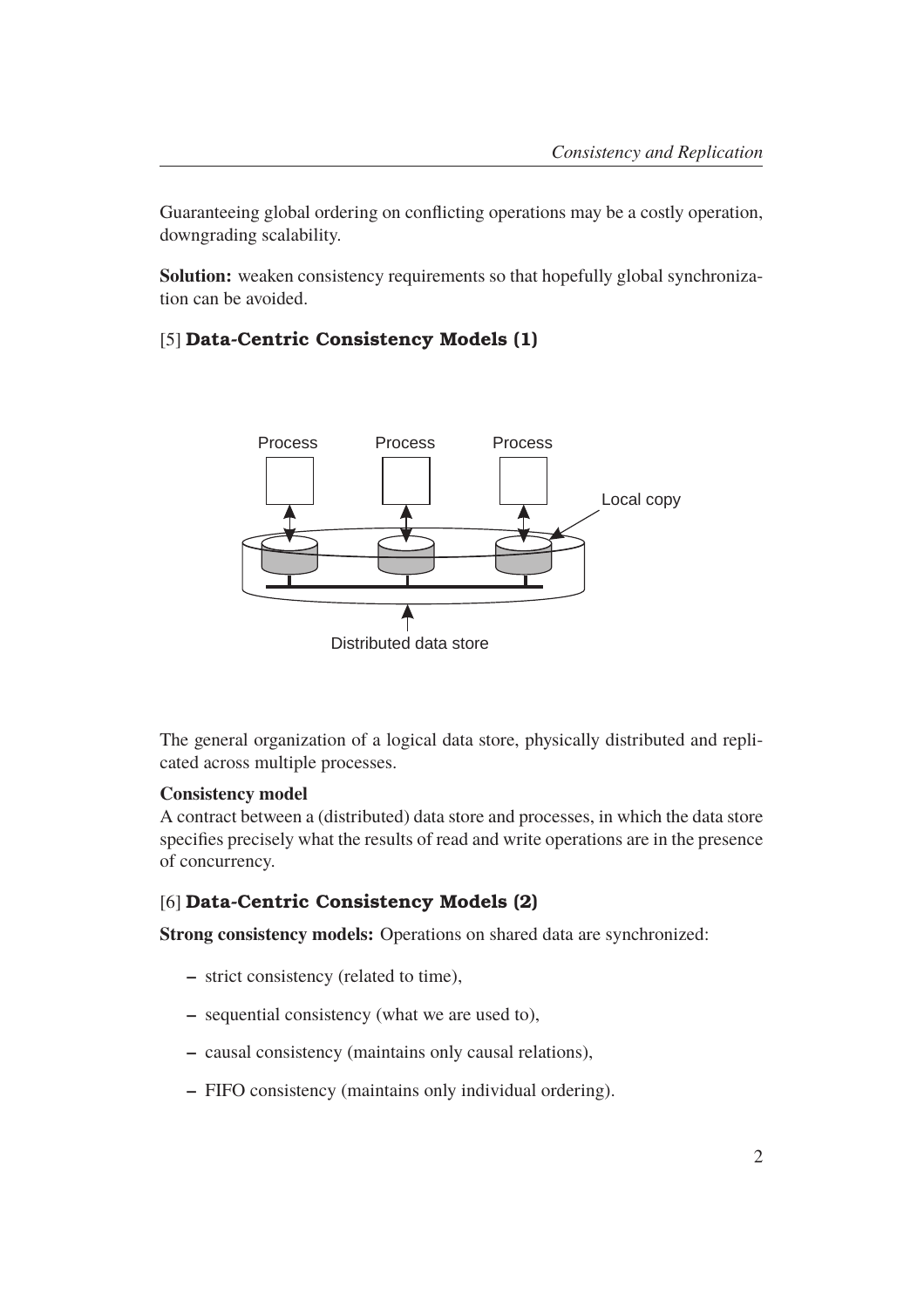**Weak consistency models:** Synchronization occurs only when shared data is locked and unlocked:

- **–** general weak consistency,
- **–** release consistency,
- **–** entry consistency.

**Observation:** The weaker the consistency model, the easier it is to build a scalable solution.

#### [7] **Strict Consistency**

*Strict consistency*

Any read to a shared data item X returns the value stored by the most recent write operation on X.



Behavior of two processes, operating on the same data item.

- a. a strictly consistent store,
- b. a store that is not strictly consistent.

## [8] **Linearizability and Sequential Consistency (1)**

#### *Sequential Consistency*

The result of any execution is the same as if the operations of all processes were executed in some sequential order, and the operations of each individual process appear in this sequence in the order specified by its program.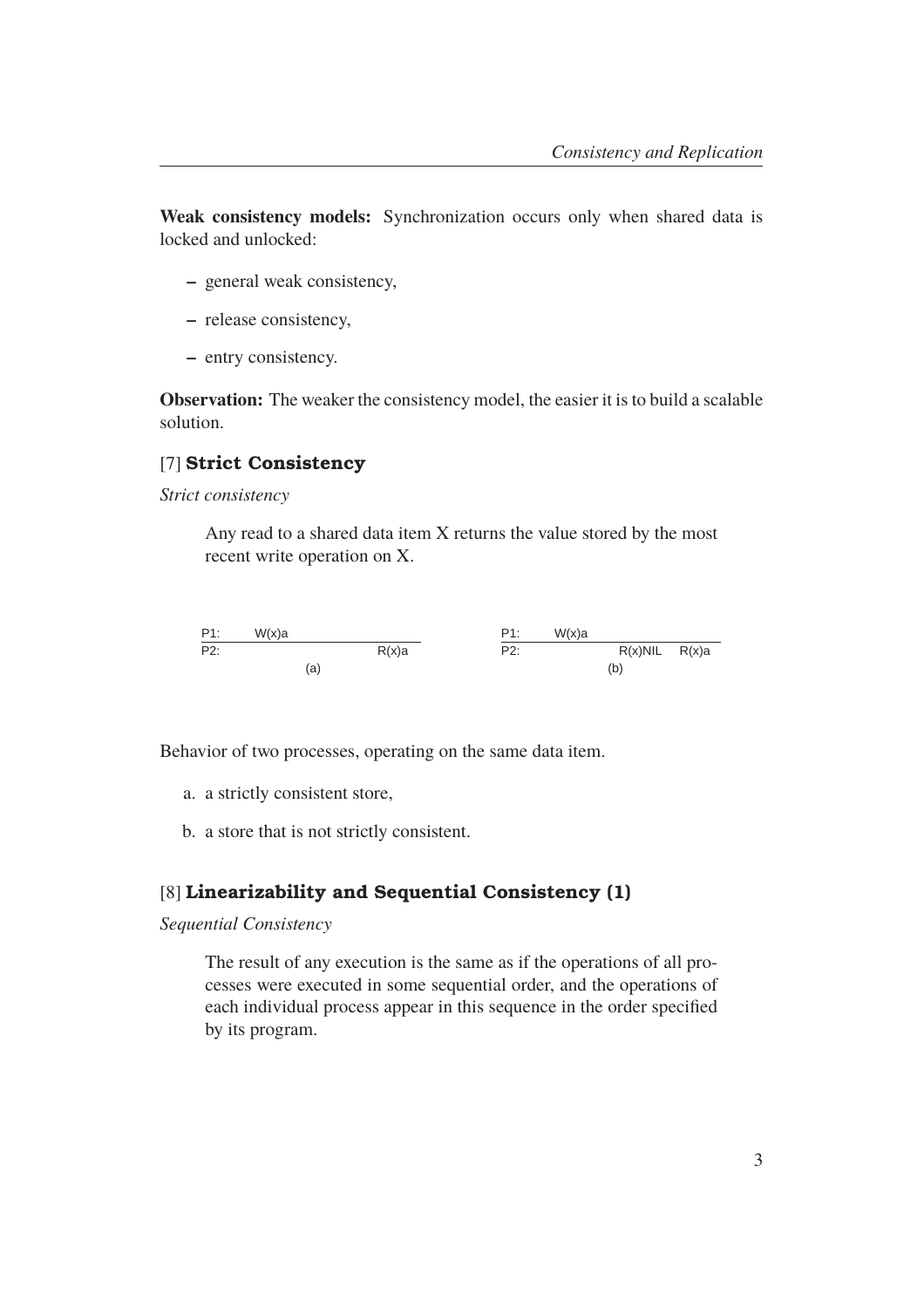| P1: W(x)a |       |       |                 |     | P1: W(x)a |       |             |
|-----------|-------|-------|-----------------|-----|-----------|-------|-------------|
| P2:       | W(x)b |       |                 | P2: | W(x)b     |       |             |
| P3:       |       | R(x)b | R(x)a           | P3: |           | R(x)b | $R(x)$ a    |
| P4:       |       |       | $R(x)b$ $R(x)a$ | P4: |           |       | R(x)a R(x)b |
|           |       | (a)   |                 |     |           | (b)   |             |

All processes should see the same interleaving of operations.

- a. a sequentially consistent data store,
- b. a data store that is not sequentially consistent.

# [9] **Linearizability and Sequential Consistency (3)**

*linearizable* = sequential + operations ordered according to a global time.

| <b>Process P1</b> | <b>Process P2</b> | <b>Process P3</b> |
|-------------------|-------------------|-------------------|
| $x = 1$ ;         | $y = 1$ ;         | $z = 1$ ;         |
| print(y, z);      | print(x,z);       | print(x,y);       |

| $x=1$ ;                                              | $x = 1$ ;                                                 | $y = 1$ ;                                                 | $y = 1$ ;                                              |
|------------------------------------------------------|-----------------------------------------------------------|-----------------------------------------------------------|--------------------------------------------------------|
| print(y,z);                                          | $y = 1$ ;                                                 | $z = 1$ :                                                 | $x = 1$ :                                              |
| $y = 1$ ;<br>print(x,z);<br>$z = 1$ ;<br>print(x,y); | print(x,z);<br>$print(y,z)$ ;<br>$z = 1$ :<br>print(x,y); | print(x,y);<br>print(x,z);<br>$x = 1$ :<br>$print(y,z)$ ; | $z = 1$ :<br>print(x,z);<br>print(y,z);<br>print(x,y); |
| : 001011<br>Prints                                   | Prints: 101011                                            | Prints: 010111                                            | Prints: 111111                                         |
| : 001011<br>Signature                                | Signature: 101011                                         | Signature: 110101                                         | Signature: 111111                                      |
| (a)                                                  | (b)                                                       | (c)                                                       | (d)                                                    |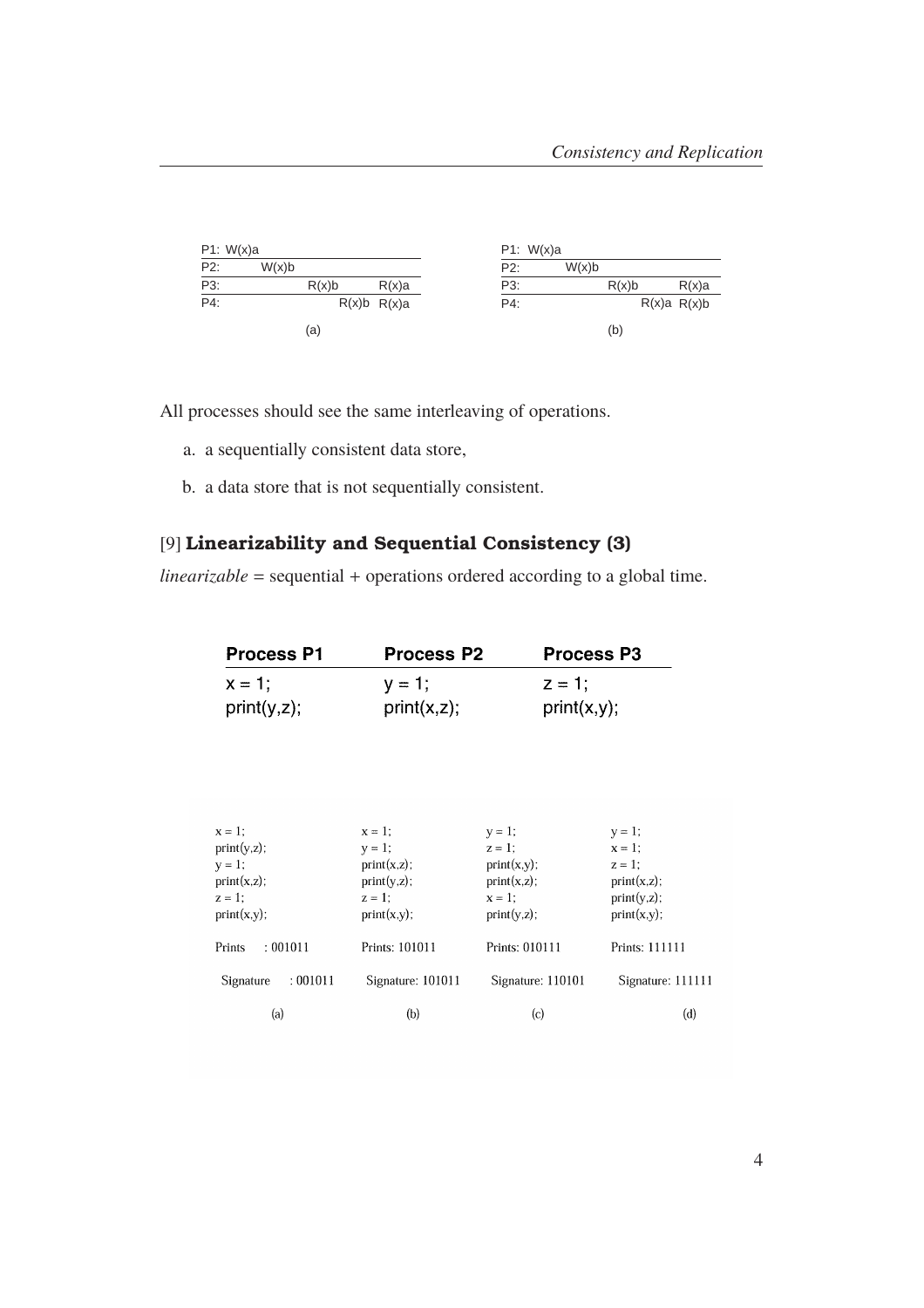Four valid execution sequences for the presented processes. The vertical axis is time.

## [10] **Causal Consistency (1)**

*Causal consistency*

Writes that are potentially causally related must be seen by all processes in the same order. Concurrent writes may be seen in a different order on different machines.

| P1: $W(x)a$ |          |       | W(x)c |       |       |
|-------------|----------|-------|-------|-------|-------|
| P2:         | $R(x)$ a | W(x)b |       |       |       |
| P3:         | $R(x)$ a |       |       | R(x)c | R(x)b |
| P4:         | $R(x)$ a |       |       | R(x)b | R(x)c |

This sequence is allowed with a causally-consistent store, but not with sequentially or strictly consistent store.

# [11] **Causal Consistency (2)**



a. a violation of a causally-consistent store,

b. a correct sequence of events in a causally-consistent store.

## [12] **FIFO Consistency (1)**

#### *FIFO consistency*

Writes done by a single process are seen by all other processes in the order in which they were issued, but writes from different processes may be seen in a different order by different processes.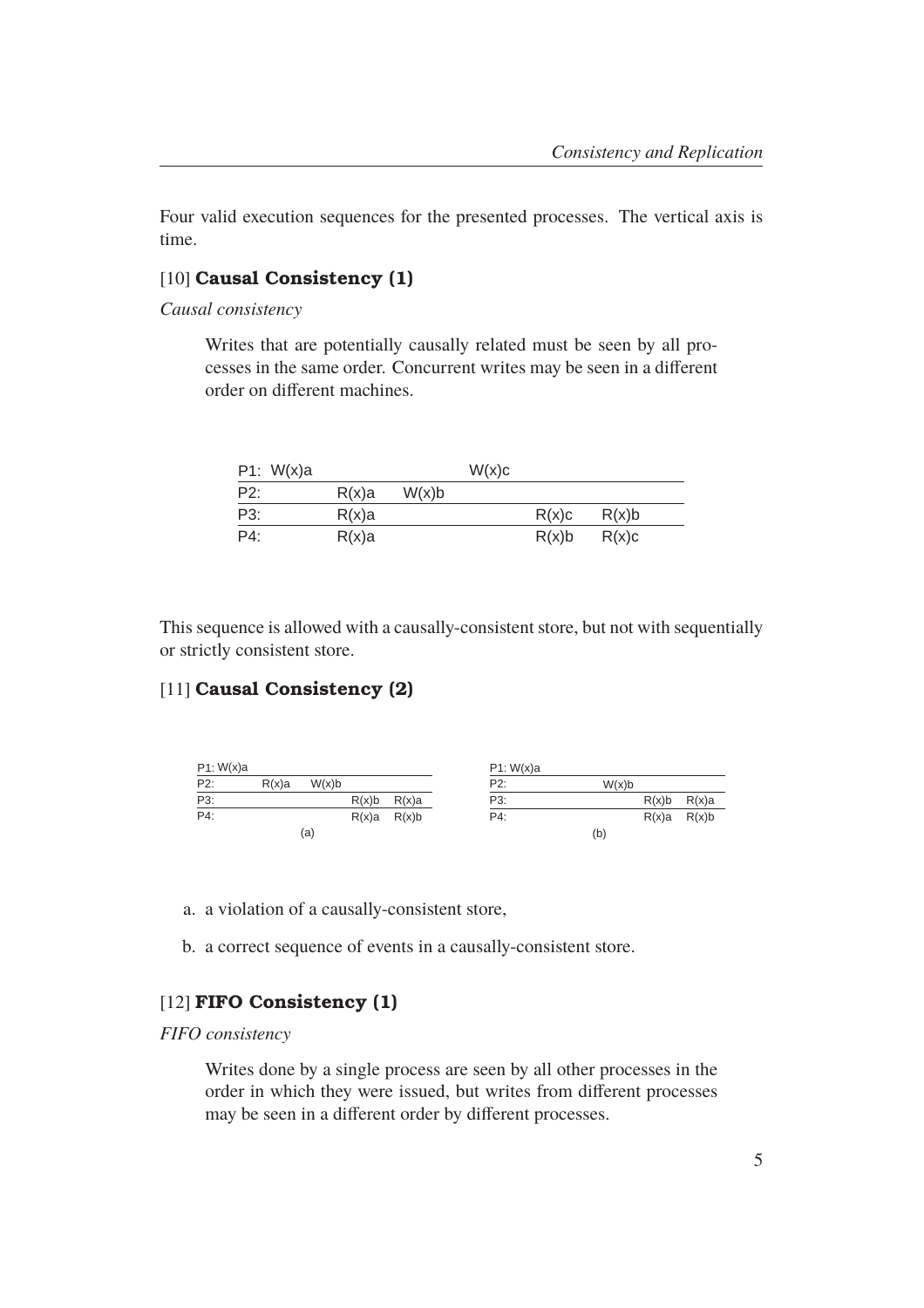| P1: W(x)a |          |       |       |                         |  |
|-----------|----------|-------|-------|-------------------------|--|
| P2:       | $R(x)$ a | W(x)b | W(x)c |                         |  |
| P3:       |          |       |       | $R(x)b$ $R(x)a$ $R(x)c$ |  |
| P4:       |          |       |       | $R(x)a$ $R(x)b$ $R(x)c$ |  |

A valid sequence of events of FIFO consistency.

- **PRAM** consistency = pipelined RAM, writes from a single process can be pipelined,
- **–** easy to implement by tagging each write operation with a (process, sequence number) pair.

# [13] **FIFO Consistency (2)**

| $x = 1$ ;      | $x=1$ ;     | $y = 1;$     |
|----------------|-------------|--------------|
| print(y,z);    | $y = 1$ ;   | print(x, z); |
| $y = 1;$       | print(x,z); | $z = 1$ :    |
| print(x,z);    | print(y,z); | print(x,y);  |
| $z = 1$ ;      | $z = 1$ ;   | $x = 1$ ;    |
| print(x,y);    | print(x,y); | print(y,z);  |
| Prints<br>: 00 | Prints: 10  | Prints: 01   |
| (a)            | (b)         | (C)          |

Statement execution as seen by the three earlier presented processes. The statements in bold are the ones that generate the output shown.

# [14] **FIFO Consistency (3)**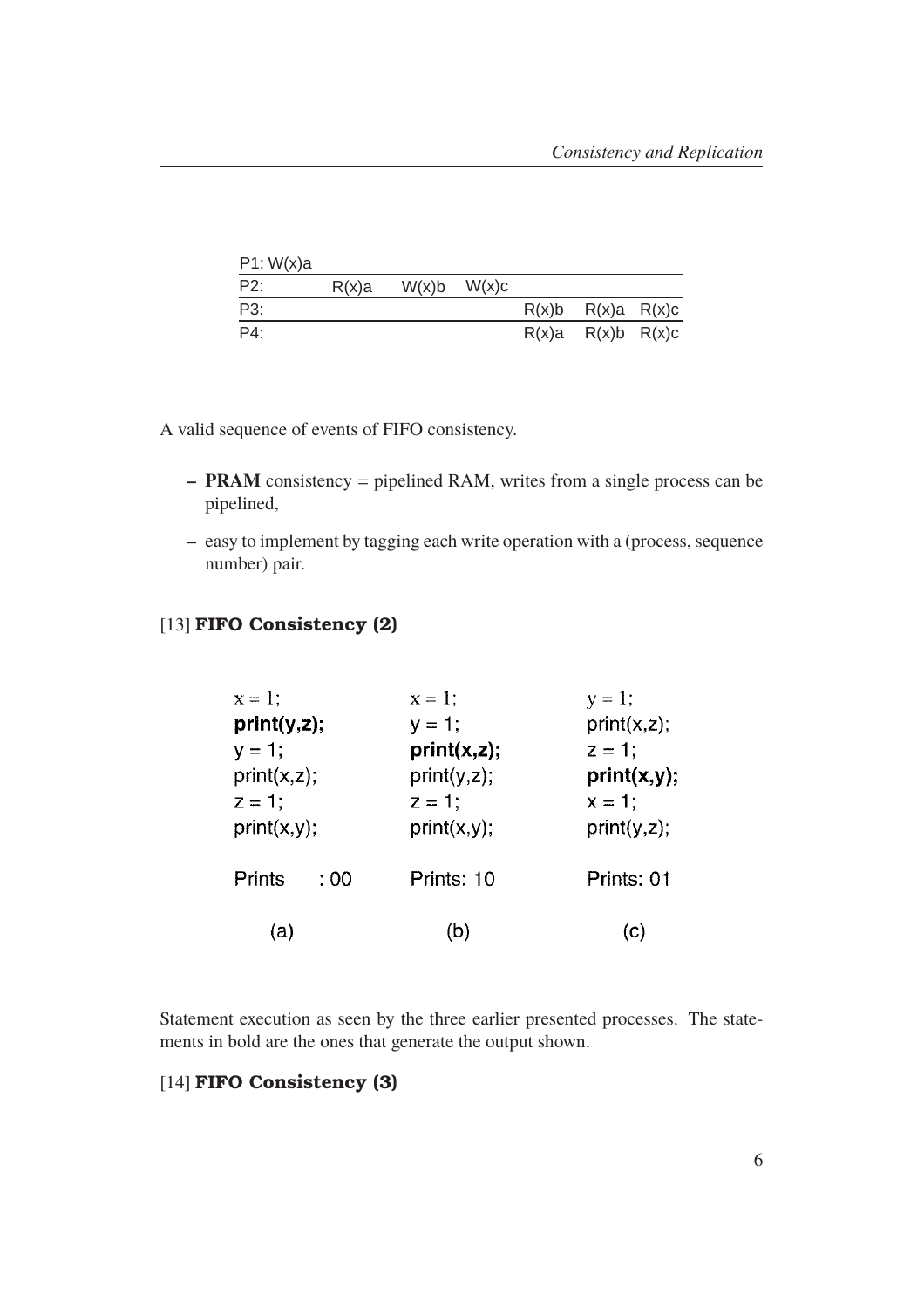| <b>Process P1</b>       | <b>Process P2</b>       |
|-------------------------|-------------------------|
| $x = 1$ :               | $V = 1$ :               |
| if $(y == 0)$ kill(P2); | if $(x == 0)$ kill(P1); |

Two concurrent processes.

Sequential vs. FIFO consistency:

- **–** FIFO consistency: counterintuitive results both processes can be killed,
- **–** sequential consistency: none of interleavings results in both processes being killed,
- **–** in sequential consistency, although the order is non-deterministic, at least all processes agree what it is. This is not the case in FIFO consistency.

#### [15] **Weak Consistency (1)**

*Weak consistency models*

Introduction of explicit synchronization variables. Changes of local replica content propagated only when an explicit synchronization takes place.

#### Properties:

- **–** accesses to synchronization variables associated with a data store are sequentially consistent,
- **–** no operation on a synchronization variable is allowed to be performed until all previous writes have been completed everywhere,
- **–** no read or write operation on data items are allowed to be performed until all previous operations to synchronization variables have been performed.

#### [16] **Weak Consistency (2)**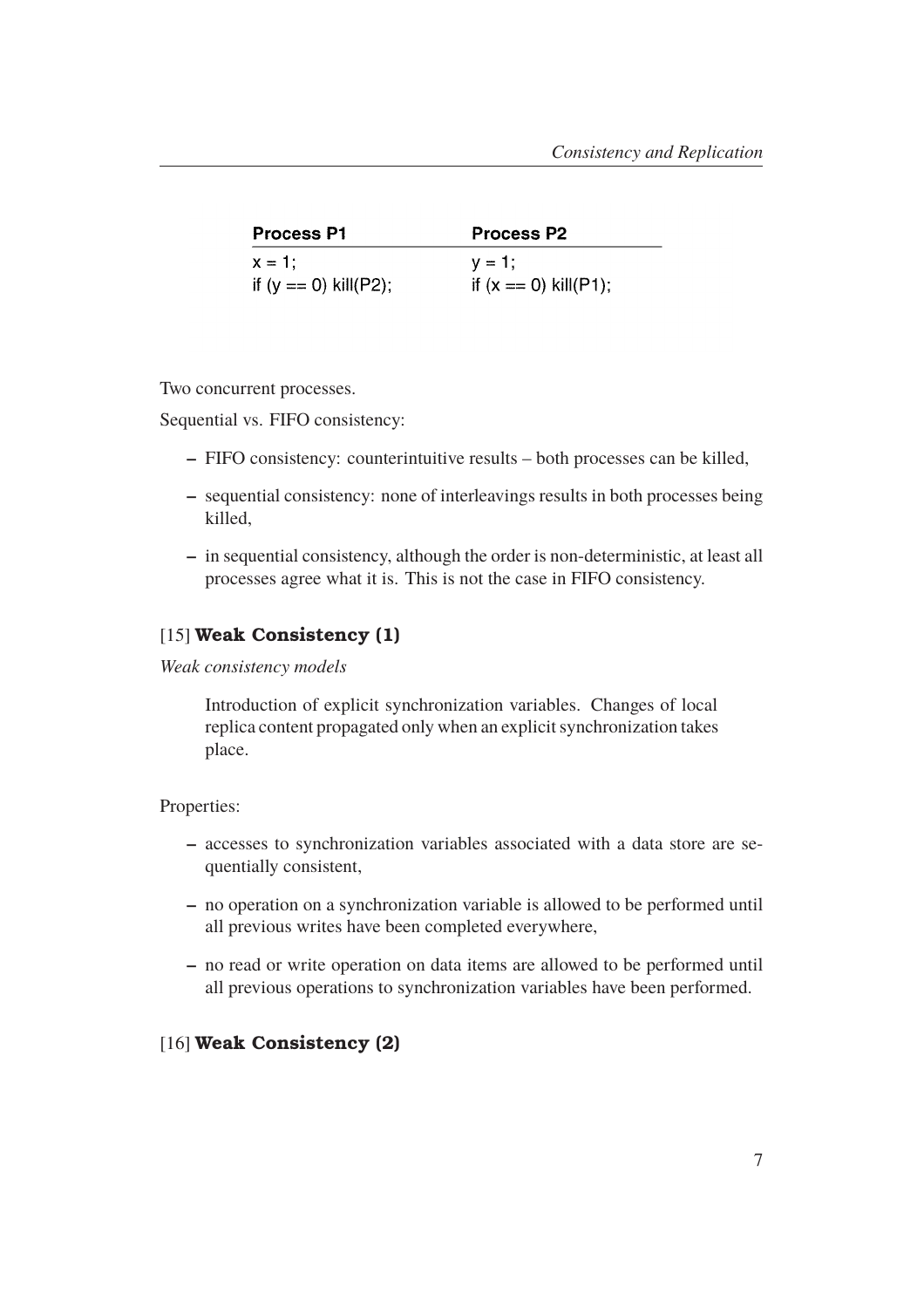

- a. a valid sequence of events for weak consistency,
- b. an invalid sequence for weak consistency.

**Issue:** The simplest method of weak consistency model implementation in case of replication with full replicas.

## [17] **Release Consistency (1)**

|     |  | P1: $Acq(L)$ W(x)a W(x)b Rel(L) |  |                           |          |
|-----|--|---------------------------------|--|---------------------------|----------|
| P2: |  |                                 |  | $Acq(L)$ $R(x)b$ $Rel(L)$ |          |
| P3: |  |                                 |  |                           | $R(x)$ a |

A valid event sequence for release consistency.

## [18] **Release Consistency (2)**

Release consistency properties:

- **–** before a read or write operation on shared data is performed, all previous acquires done by the process must have completed successfully,
- **–** before a release is allowed to be performed, all previous reads and writes by the process must have completed,
- **–** accesses to synchronization variables are FIFO consistent (sequential consistency is not required).

Additional issues:

**– lazy release consistency** versus eager release consistency,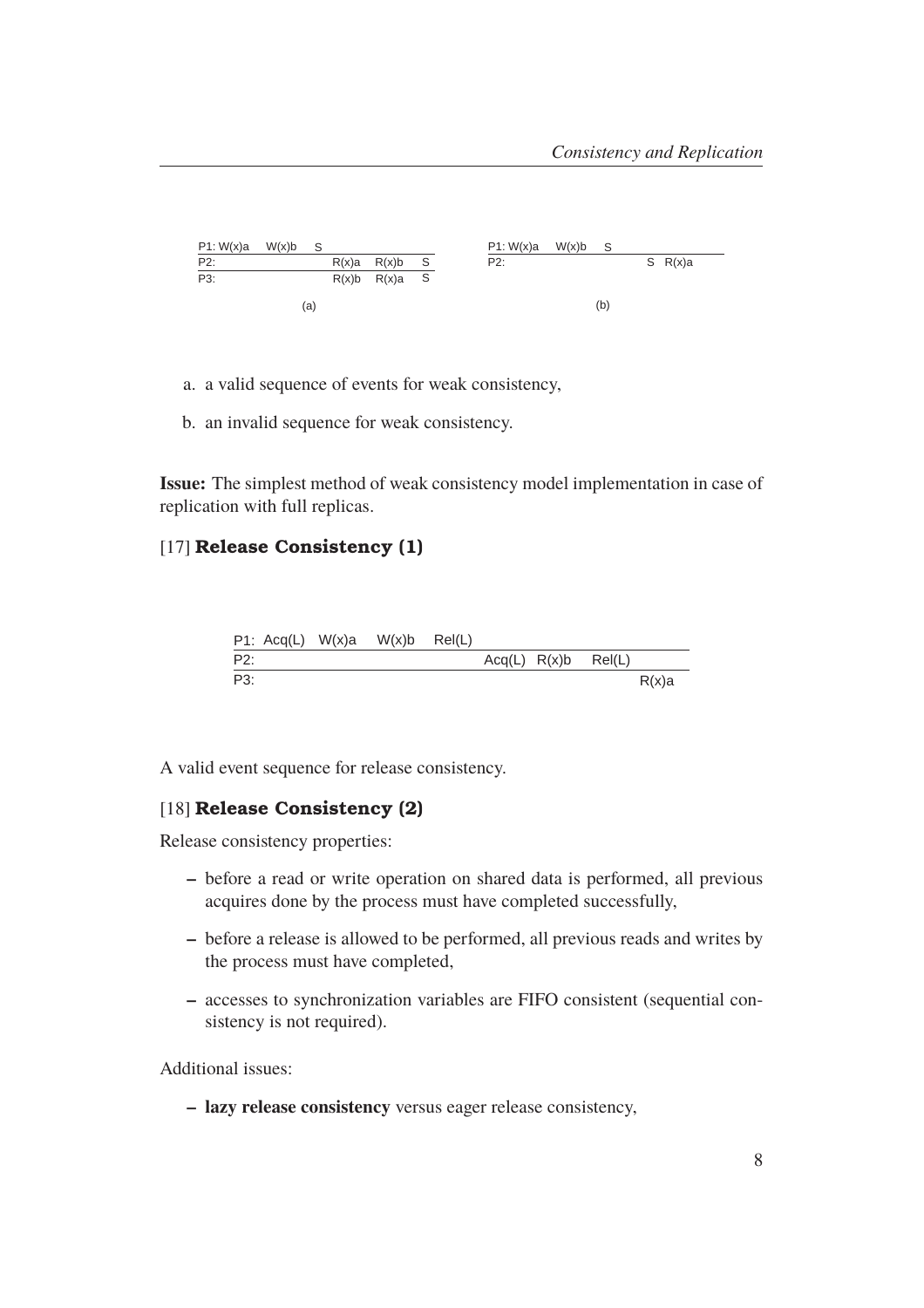**– barriers** instead of critical regions possible.

# [19] **Entry Consistency (1)**

- **–** with release consistency, all local updates are propagated to other copies/servers during release of shared data.
- **–** with entry consistency, each shared data item is associated with a synchronization variable.
- **–** when acquiring the synchronization variable, the most recent values of its associated shared data item are fetched.

**Note:** Where release consistency affects all shared data, entry consistency affects only those shared data associated with a synchronization variable. **Question:** What would be a convenient way of making entry consistency more or less transparent to programmers?

# [20] **Entry Consistency (2)**

|     | P1: Acq(Lx) $W(x)$ a Acq(Ly) $W(y)$ b Rel(Lx) Rel(Ly) |  |  |               |                   |            |
|-----|-------------------------------------------------------|--|--|---------------|-------------------|------------|
| P2: |                                                       |  |  | Acq(Lx) R(x)a |                   | $R(v)$ NIL |
| P3: |                                                       |  |  |               | $Acq(Ly)$ $R(y)b$ |            |

A valid event sequence for entry consistency.

## [21] **Summary of Consistency Models**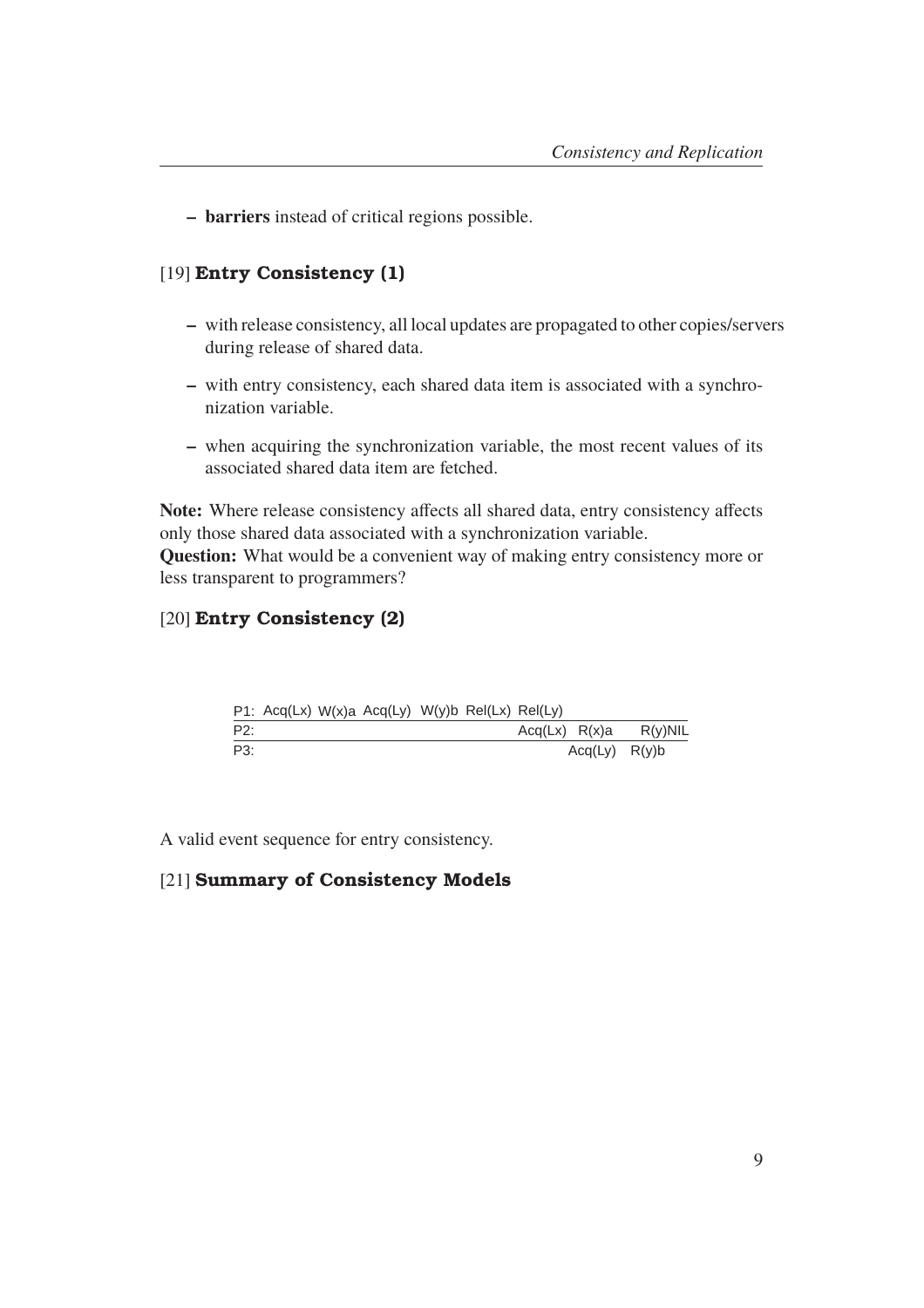| Consistency     | <b>Description</b>                                                                                                                              |
|-----------------|-------------------------------------------------------------------------------------------------------------------------------------------------|
| <b>Strict</b>   | Absolute time ordering of all shared accesses                                                                                                   |
| Linearizability | All processes see all shared accesses in the same order. Accesses<br>are furthermore ordered according to a (nonunique) global timestamp        |
| Sequential      | All processes see all shared accesses in the same order. Accesses<br>are not ordered in time                                                    |
| Causal          | All processes see causally-related shared accesses in the same order                                                                            |
| <b>FIFO</b>     | All processes see writes from each other in the order they were issued.<br>Writes from different processes may not always be seen in that order |

| Consistency | <b>Description</b>                                                                                   |
|-------------|------------------------------------------------------------------------------------------------------|
| Weak        | Shared data can be counted on to be consistent only after a<br>synchronization is done               |
| Release     | Shared data are made consistent when a critical region is exited                                     |
| Entry       | Shared data pertaining to a critical region are made consistent when a<br>critical region is entered |

 $(b)$ 

- a. Strong consistency models.
- b. Weak consistency models.

# [22] **Client-Centric Consistency Models (1)**

- 1. System model
- 2. Coherence models
	- **–** monotonic reads,
	- **–** monotonic writes,
	- **–** read-your-writes,
	- **–** write-follows-reads.

# [23] **Client-Centric Consistency Models (2)**

**Goal:** Avoiding system-wide consistency, by concentrating on what specific clients want, instead of what should be maintained by servers.

**Background:** Most large-scale distributed systems (i.e., databases) apply replication for scalability, but can support only weak consistency:

**DNS** updates are propagated slowly, and inserts may not be immediately visible.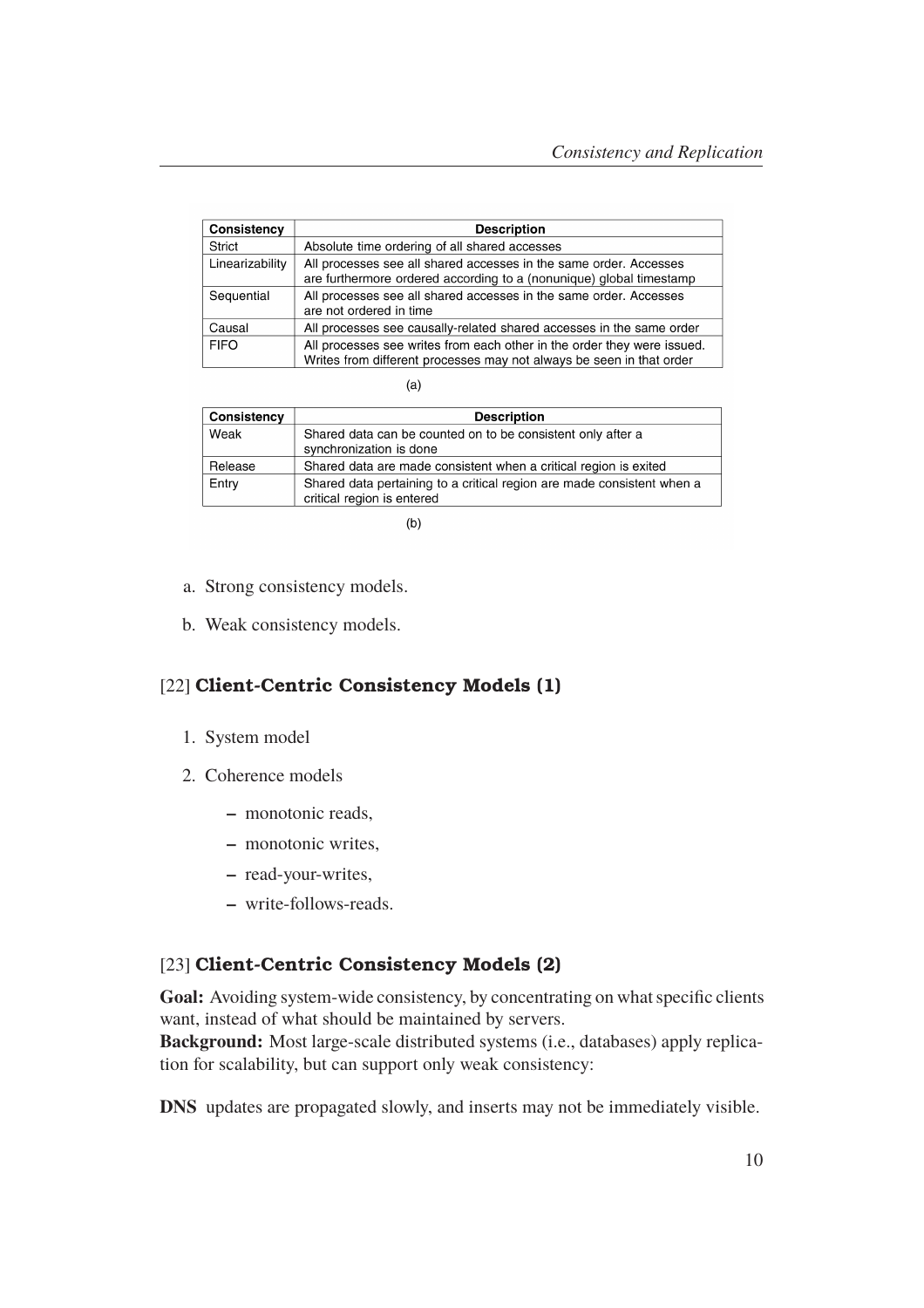- **NEWS** articles and reactions are pushed and pulled throughout the Internet, such that reactions can be seen before postings.
- **Lotus Notes** geographically dispersed servers replicate documents, but make no attempt to keep (concurrent) updates mutually consistent.
- **WWW** caches all over the place, but there need be no guarantee that you are reading the most recent version of a page.

## [24] **Consistency for Mobile Users**

**Example:** Consider a distributed database to which you have access through your notebook. Assume your notebook acts as a front end to the database.

- **–** at location A you access the database doing reads and updates.
- **–** at location B you continue your work, but unless you access the same server as the one at location A, you may detect inconsistencies:
	- **–** your updates at A may not have yet been propagated to B
	- **–** you may be reading newer entries than the ones available at A
	- **–** your updates at B may eventually conflict with those at A

**Note:** The only thing you really want is that the entries you updated and/or read at A, are in B the way you left them in A. In that case, the database will appear to be consistent to you.

## [25] **Eventual Consistency**

#### *Eventual consistency*

Consistency model in large-scale distributed replicated databases that tolerate a relatively high degree of inconsistency. If no updates take place for a long time, all replicas gradually becomes consistent.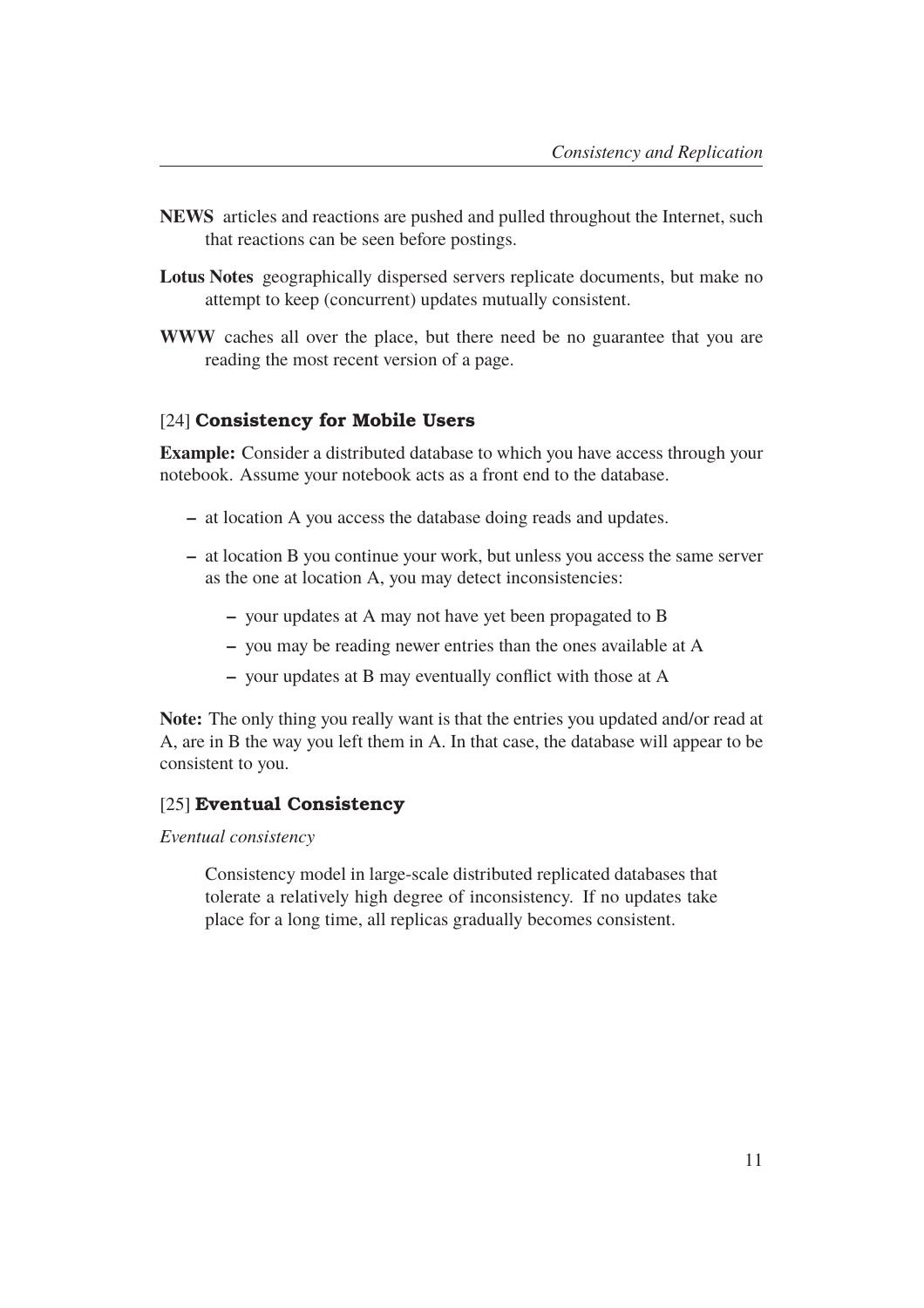

The principle of a mobile user accessing different replicas of a distributed database.

# [26] **Monotonic Reads (1)**

#### *Monotonic reads*

If a process reads the value of a data item x, any successive read operation on x by that process will always return that same or a more recent value.



The read operations performed by a single process P at two different local copies of the same data store.

- a. a monotonic-read consistent data store,
- b. a data store that does not provide monotonic reads.

#### [27] **Monotonic Reads (2)**

#### *Example*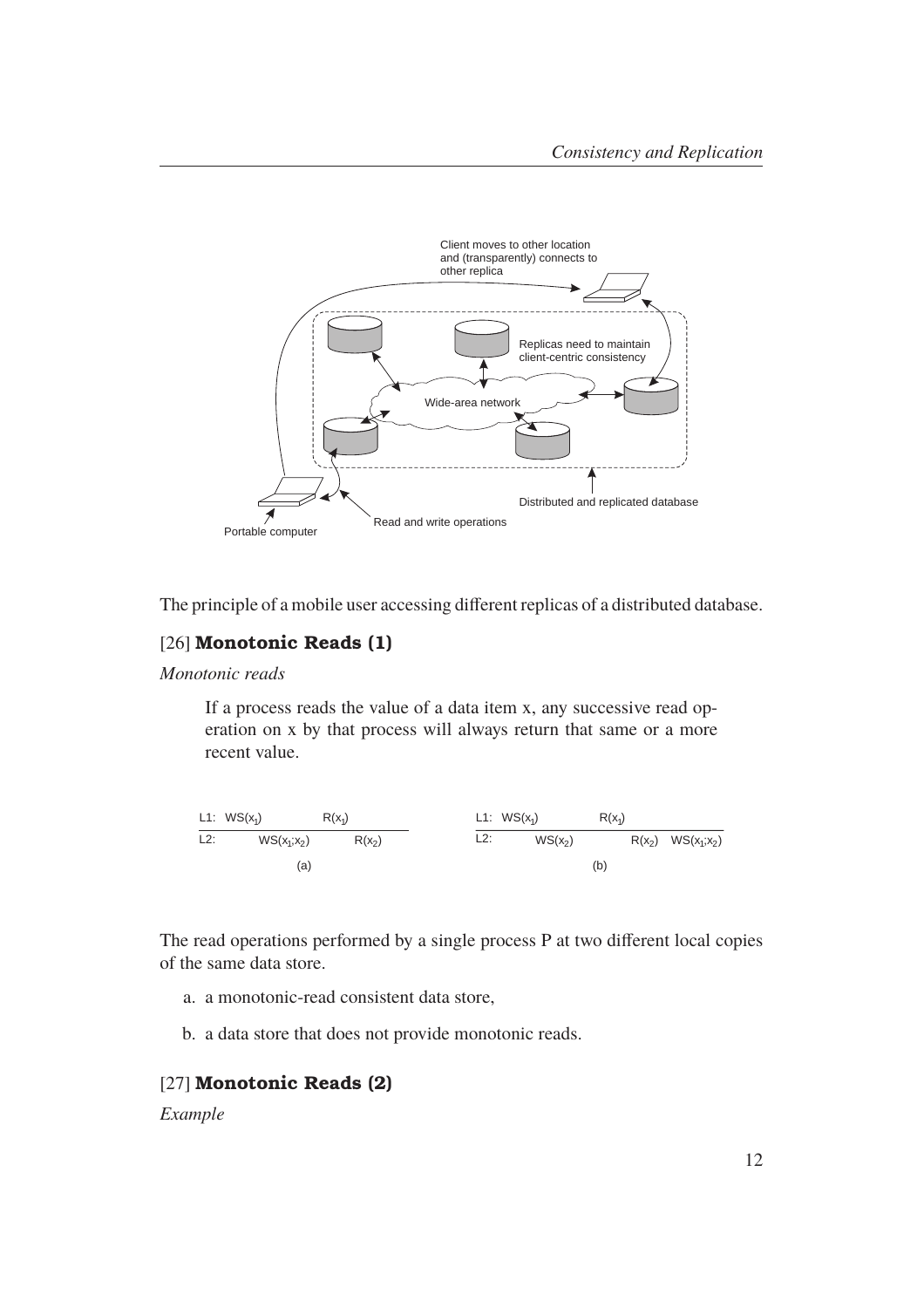Automatically reading your personal calendar updates from different servers. Monotonic reads guarantees that the user sees all updates, no matter from which server the automatic reading takes place.

*Example*

Reading (not modifying) incoming mail while you are on the move. Each time you connect to a different e-mail server, that server fetches (at least) all the updates from the server you previously visited.

#### [28] **Monotonic Writes (1)**

*Monotonic writes*

A write operation by a process on a data item x is completed before any successive write operation on x by the same process.



The write operations performed by a single process P at two different local copies of the same data store

- a. a monotonic-write consistent data store.
- b. a data store that does not provide monotonic-write consistency.

## [29] **Monotonic Writes (2)**

#### *Example*

Updating a program at server S2, and ensuring that all components on which compilation and linking depends, are also placed at S2.

#### *Example*

Maintaining versions of replicated files in the correct order everywhere (propagate the previous version to the server where the newest version is installed).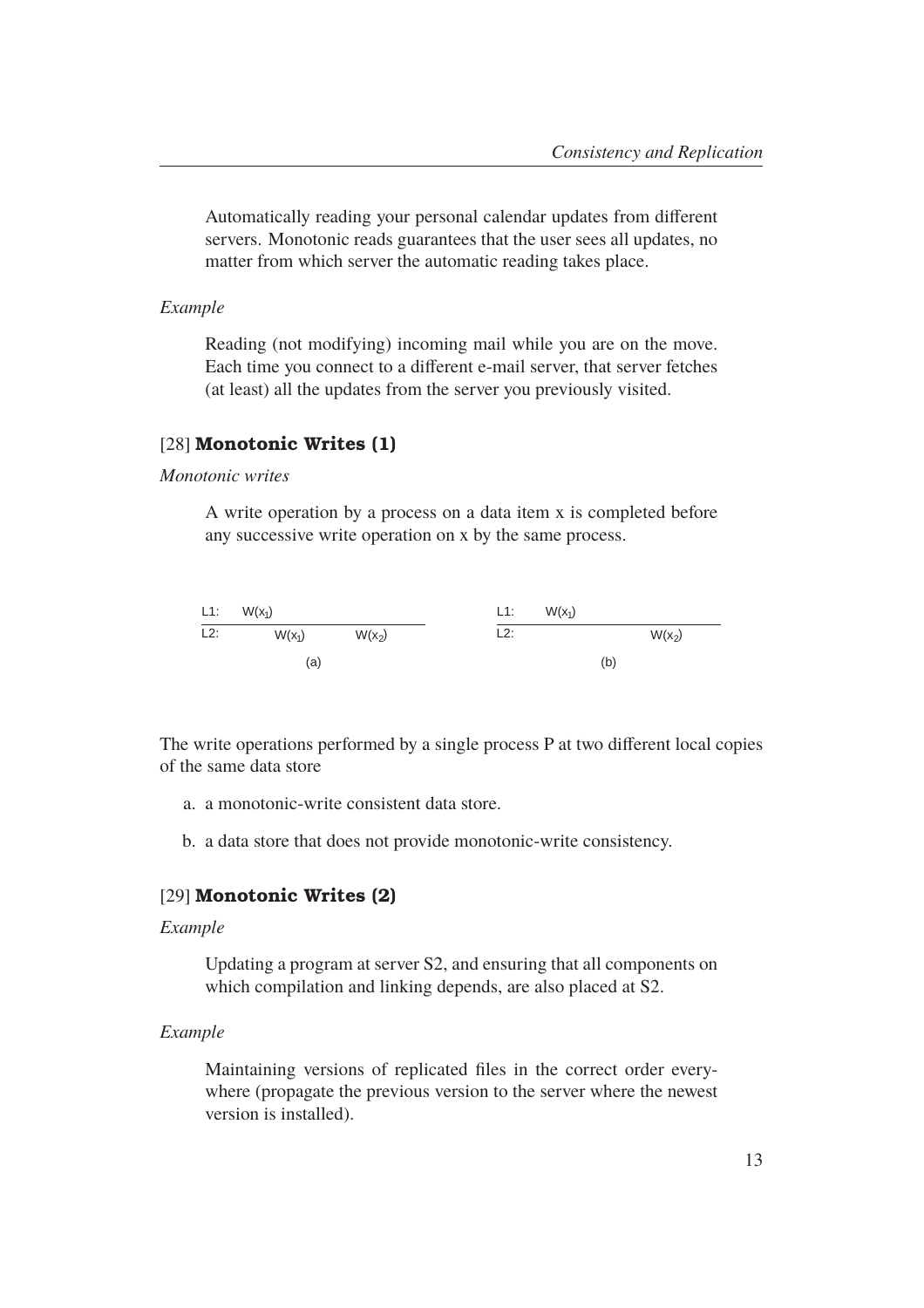## [30] **Read Your Writes**

*Read your writes*

The effect of a write operation by a process on data item x, will always be seen by a successive read operation on x by the same process.



- a. a data store that provides read-your-writes consistency.
- b. a data store that does not.

## [31] **Writes Follow Reads**

*Writes follow reads*

A write operation by a process on a data item x following a previous read operation on x by the same process, is guaranteed to take place on the same or a more recent value of x that was read.

L1: L2: WS(x ;x 1 2) L1: L2: WS(x<sup>2</sup> ) (a) (b) WS(x )<sup>1</sup> WS(x )<sup>1</sup> W(x<sup>2</sup> ) W(x<sup>2</sup> ) R(x )<sup>1</sup> R(x )<sup>1</sup>

- a. a writes-follow-reads consistent data store,
- b. a data store that does not provide writes-follow-reads consistency.

#### [32] **Examples**

#### *Read-your-writes example*

Updating your Web page and guaranteeing that your Web browser shows the newest version instead of its cached copy.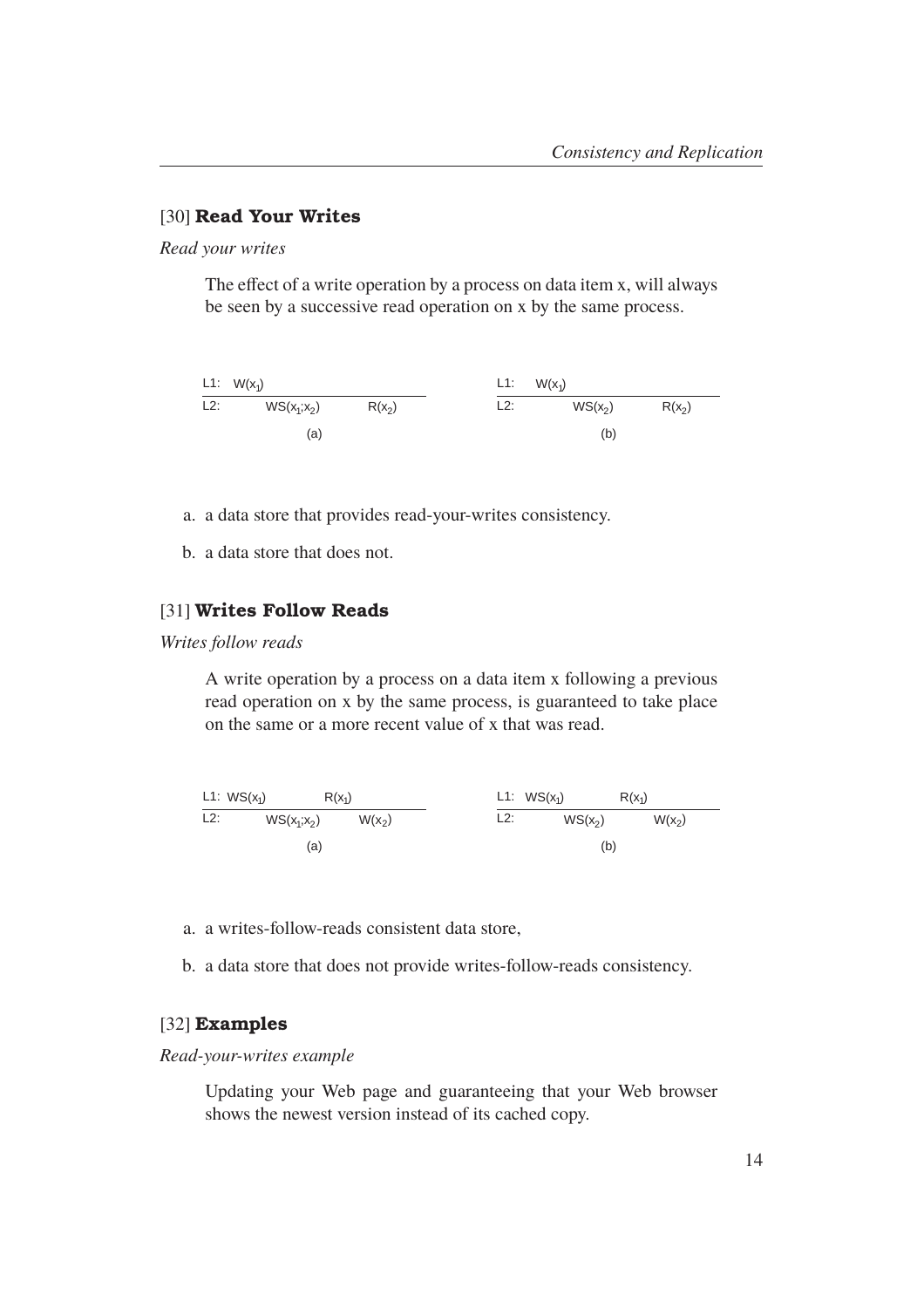*Writes-follow-reads example*

See reactions to posted articles only if you have the original posting (a read "pulls in" the corresponding write operation).

#### [33] **Consistency Protocols**

#### **Consistency protocol**

Describes the implementation of a specific consistency model. We will concentrate only on sequential consistency.

- **–** Primary-based protocols
	- **–** remote-write protocols,
	- **–** local-write protocols.
- **–** Replicated-write protocols
	- **–** active replication,
	- **–** quorum-based protocols.
- **–** Cache-coherence protocols (write-through, write-back)

## [34] **Remote-Write Protocols (1)**



- W1. Write request
- W2. Forward request to server for x
- W3. Acknowledge write completed
- W4. Acknowledge write completed
- R1. Read request
- R2. Forward request to server for x
- R3. Return response
- R4. Return response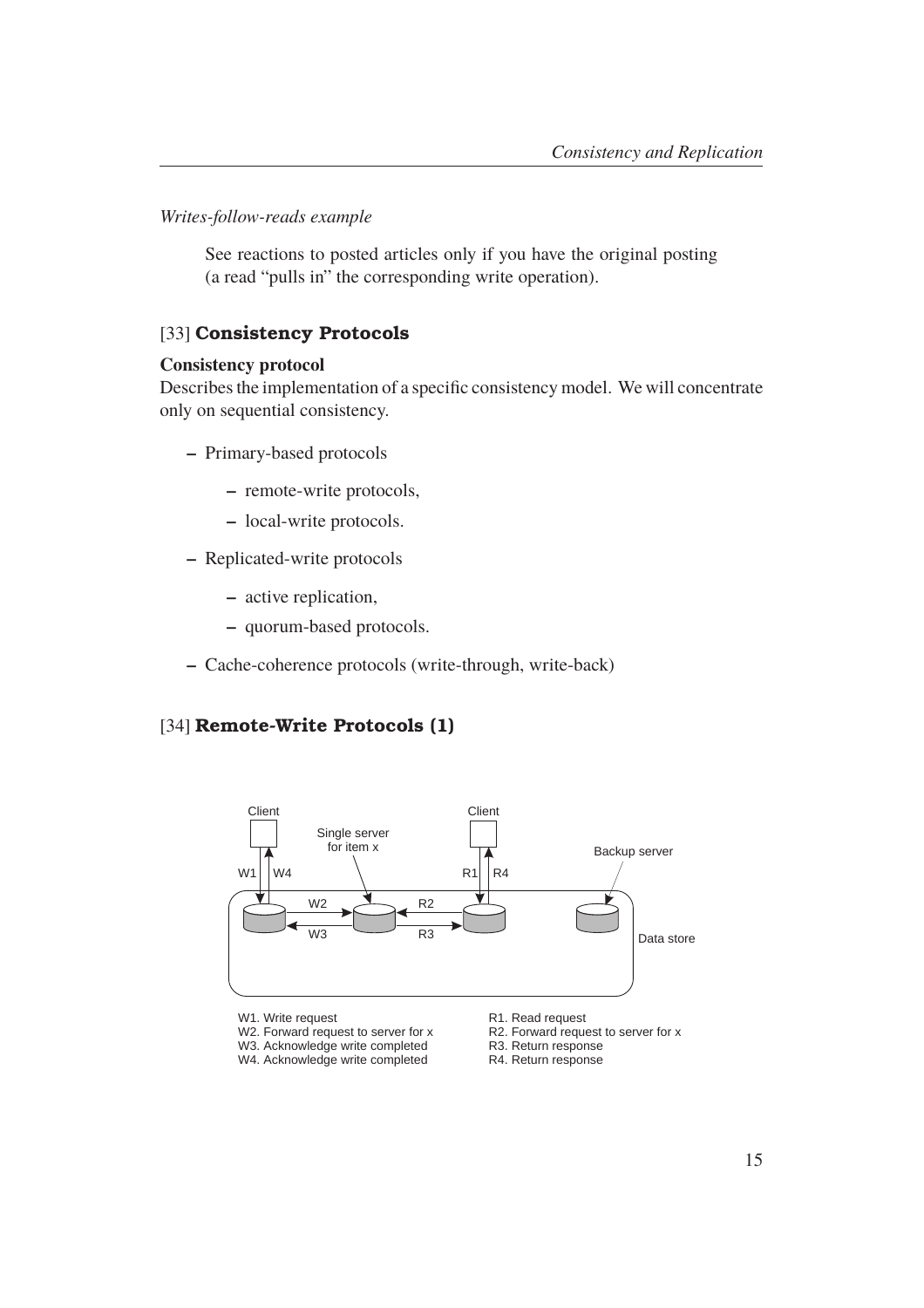Primary-based remote-write protocol with a fixed server to which all read and write operations are forwarded.

### [35] **Remote-Write Protocols (2)**



The principle of **primary-backup protocol**: read operations allowed on a locally available copy, write operations forwarded to a fixed primary copy.

## [36] **Local-Write Protocols (1)**



<sup>1.</sup> Read or write request

- 3. Move item x to client's server
- 4. Return result of operation on client's server

<sup>2.</sup> Forward request to current server for x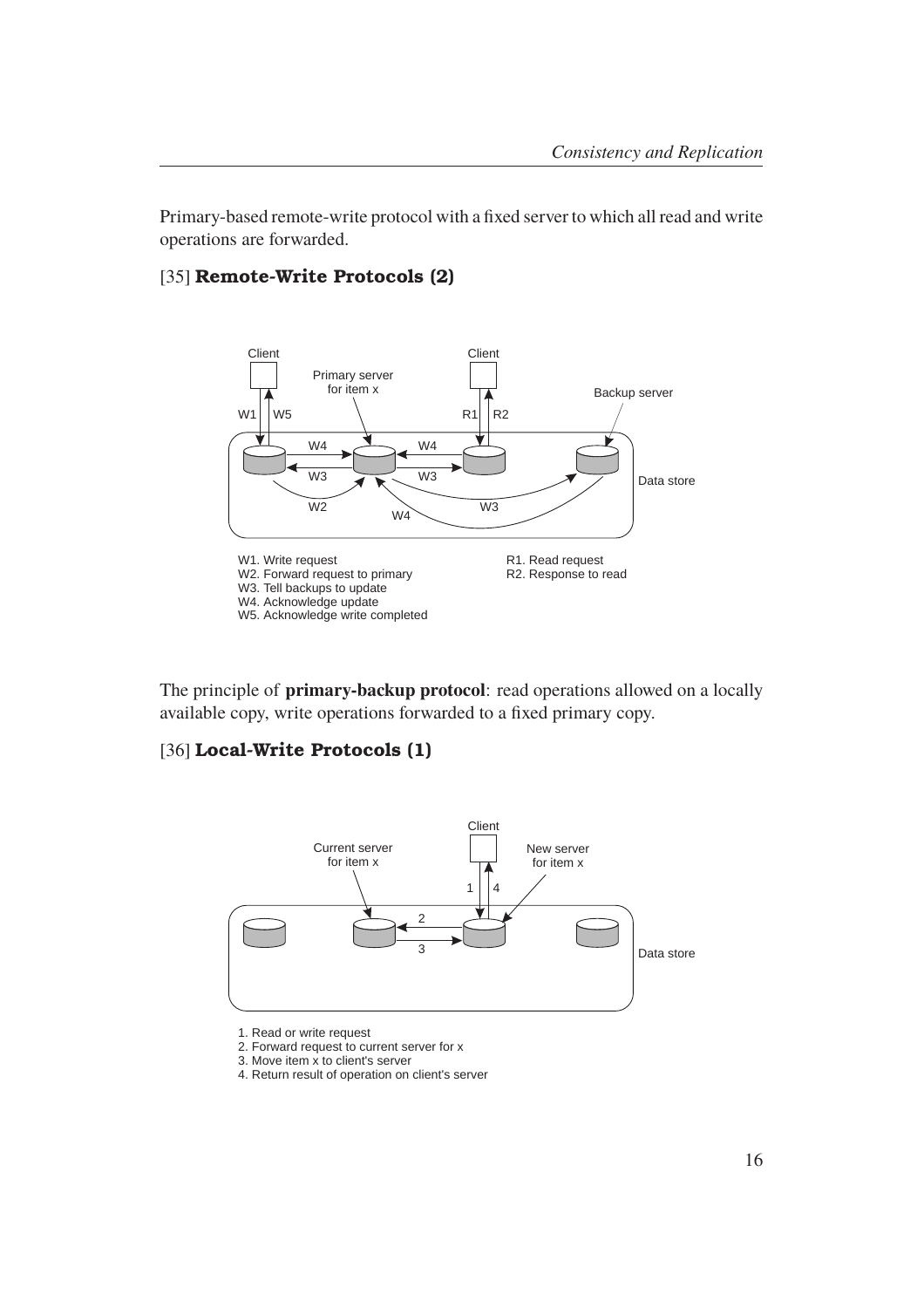Primary-based local-write protocol in which a single copy is migrated between processes.

## [37] **Local-Write Protocols (2)**



Primary-backup protocol in which the primary migrates to the process wanting to perform an update.

# [38] **Active Replication (1)**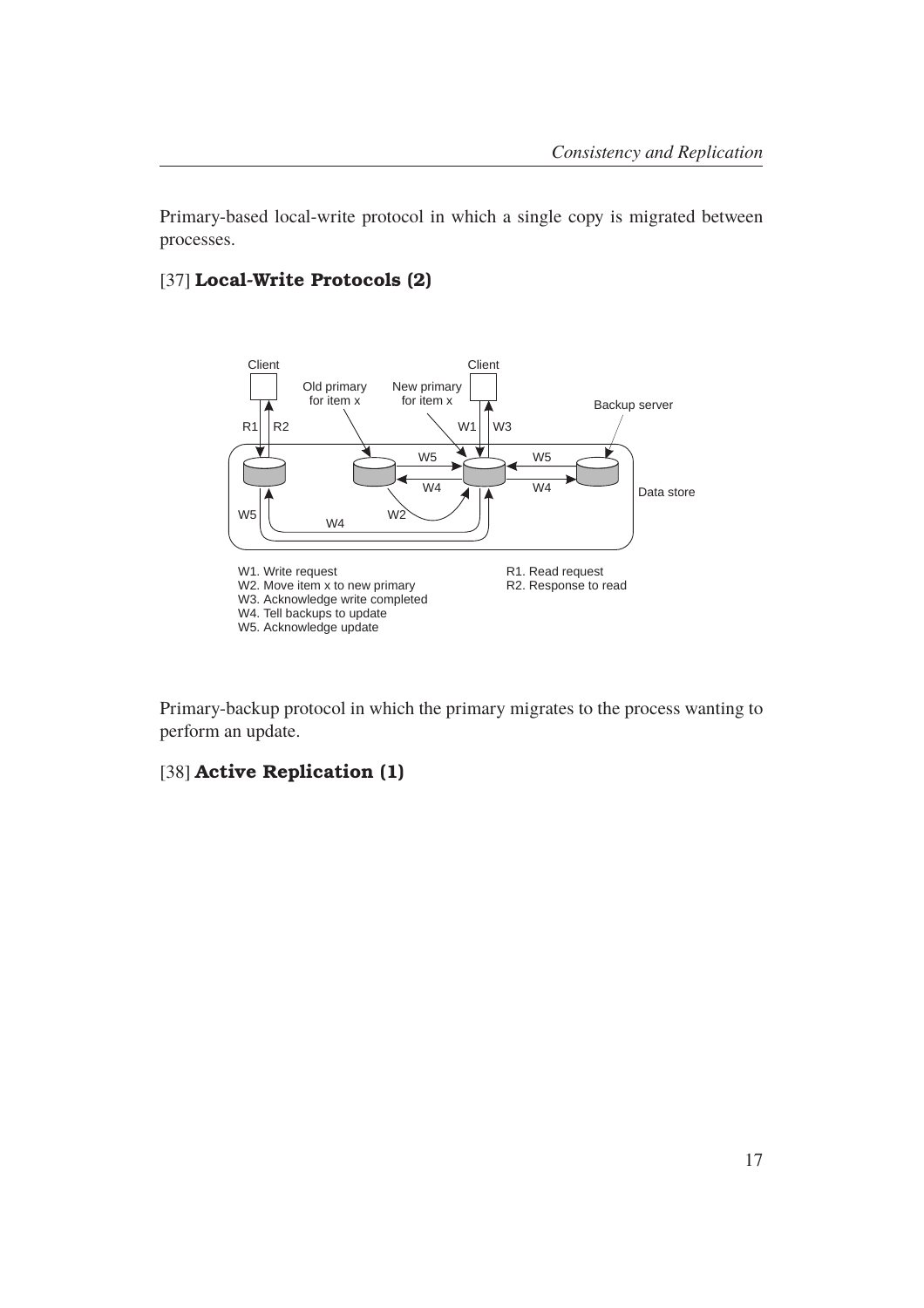

The problem of replicated invocations.

# [39] **Active Replication (2)**



- a. forwarding an invocation request from a replicated object,
- b. returning a reply to a replicated object.